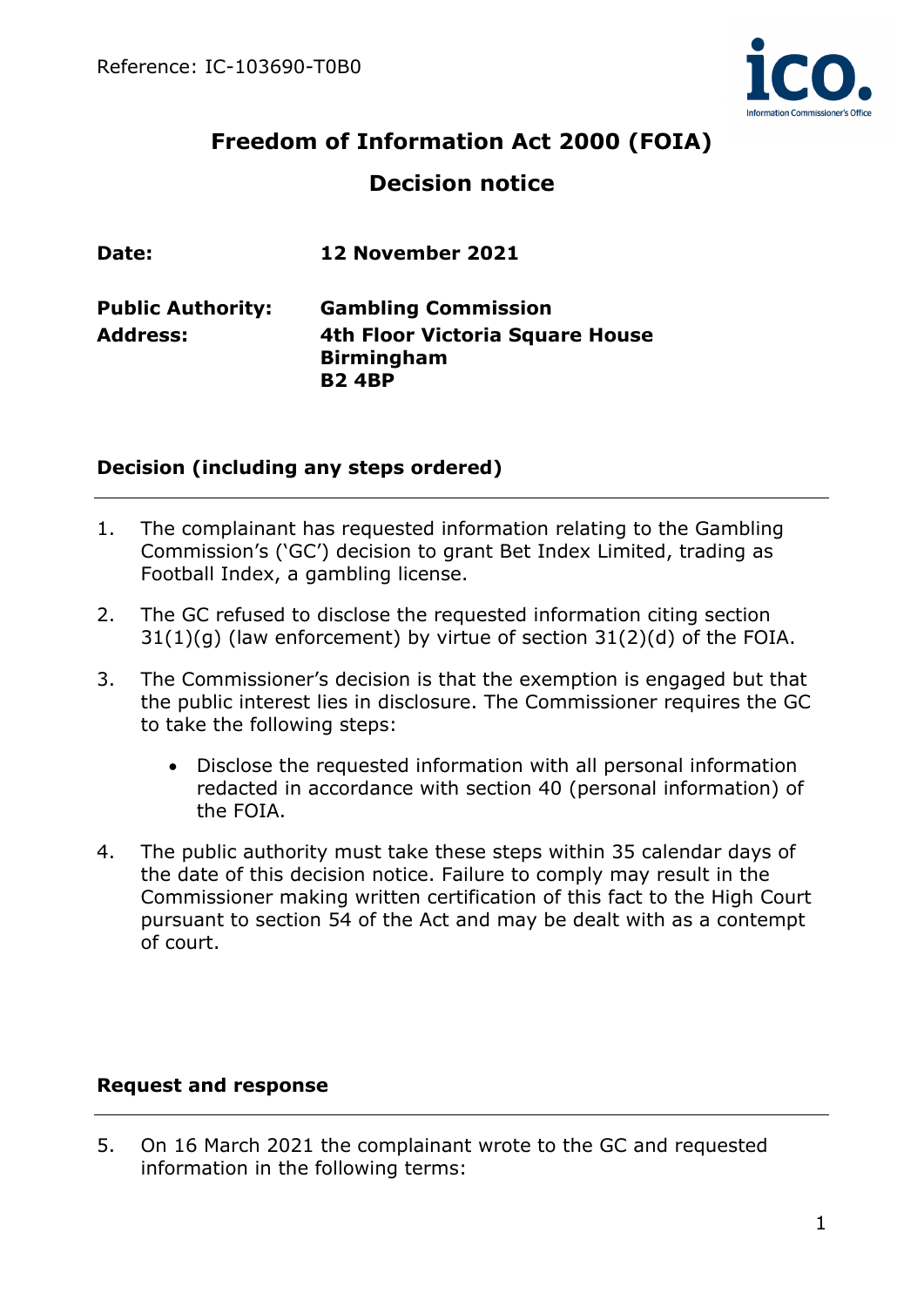

*"A copy of the due diligence carried out by the Gambling Commission on Bet Index Limited trading as Football Index prior to granting the betting licence to that organisation.* 

*The information sought includes any evaluation the Gambling Commission carried out on the Football Index business model."*

- 6. The GC responded on 15 April 2021 and refused to provide the requested information, citing section 31(1)(g) by virtue of section  $31(2)(d)$  of the FOIA.
- 7. Following an internal review the GC wrote to the complainant on 30 April 2021. The GC upheld its original position.

## **Scope of the case**

- 8. The complainant contacted the Commissioner on 30 April 2021 to complain about the way that their request for information had been handled.
- 9. The complainant submitted compelling arguments as to why the requested information should be disclosed. The Commissioner will explore these arguments later on in this notice.
- 10. The Commissioner therefore considers the scope to be to determine whether the GC is entitled to rely upon section  $31(1)(q)$  by virtue of section 31(2)(d) as a basis for refusing to disclose the requested information.

## **Background information**

- 11. The GC regulates gambling and supervises gaming law in Britain. If an individual or business wishes to operate a gambling function, it must first be granted a gambling license by the GC.
- 12. Football Index was granted a gambling license by the GC and launched in October 2015. It was marketed as a platform for individuals to gamble on football players.
- 13. The GC suspended Football Index's gambling license in March 2021 and it entered administration shortly after, leaving approximately £90 million worth of customer stakes trapped in the platform. The collapse of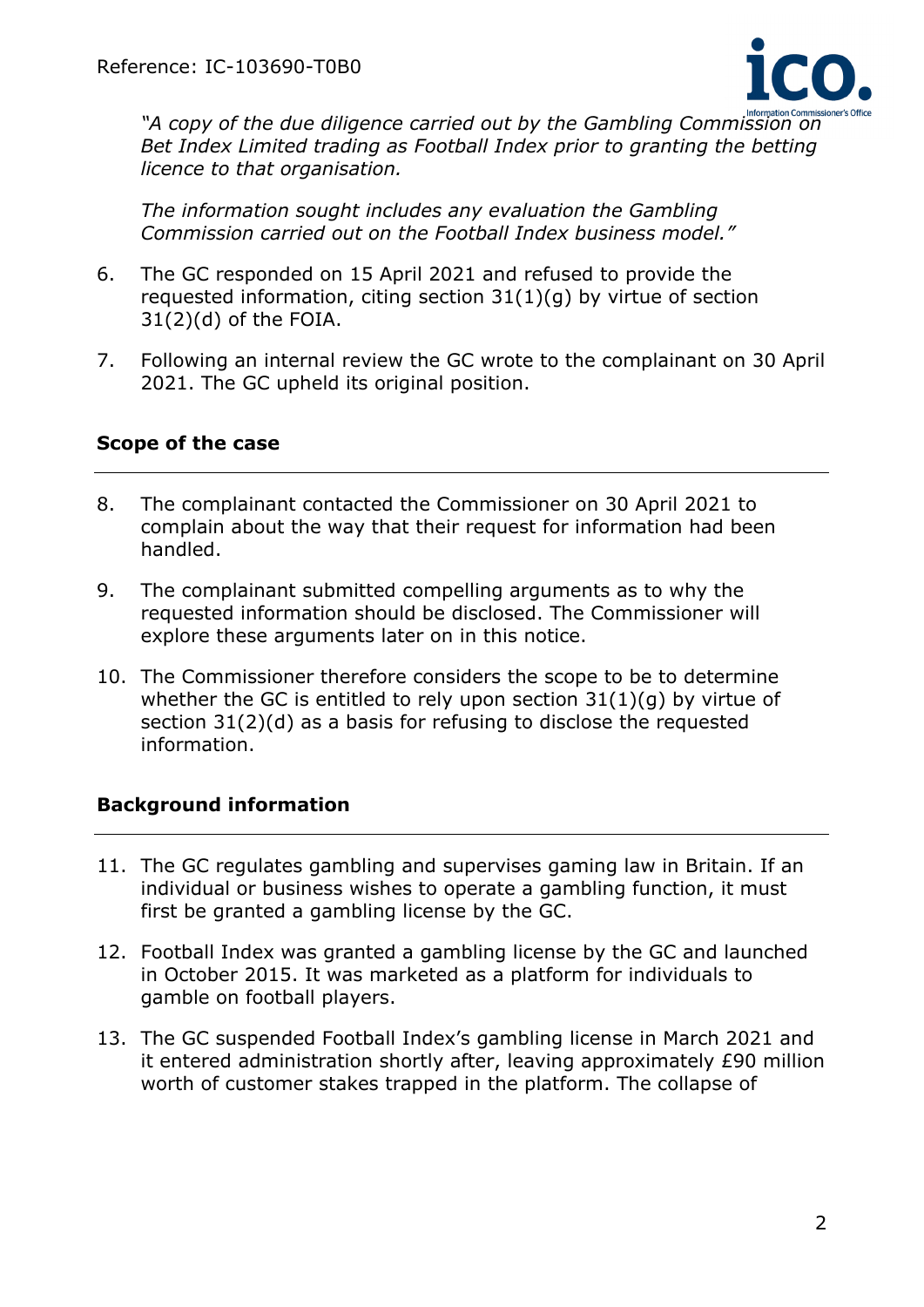

Football Index has been described in the media<sup>[1](#page-2-0)</sup> as 'the biggest failure in *UK gambling history.'*

- 14. In April 2021 the Department for Media, Culture and Sport (DCMS) commissioned an independent review[2](#page-2-1) '*to examine in detail the actions taken by the Gambling Commission in the period from September 2015 up to the suspension of BetIndex's licence in March this year.'*
- 15. The report was published<sup>[3](#page-2-2)</sup> on 13 September 2021 and its findings are: firstly, Bet Index did not properly notify the GC of the nature of the product in its licensing application or inform the regulator when the nature of the product changed after its launch. Secondly, the GC could have responded better to the challenges that Bet Index's model posed and scrutinised its application more. Thirdly, whilst Football Index was not regulated by the Financial Conduct Authority ('FCA'), it represented a stock-exchange type business model and areas of improvement have been identified for regulating such hybrid business models.
- 16. As a result of these events, the FCA and GC have developed a strengthened Memorandum of Understanding. The GC has also updated the way in which it regulates innovative digital gambling products.[4](#page-2-3)
- 17. The withheld information is a copy of the assessment that the GC undertook as part of its decision to award Bet Index its gambling license.

## **Reasons for decision**

#### **Section 31 – Law enforcement**

- 18. Section 31 of the FOIA states that:
	- *(1) "Information is exempt information if its disclosure under this Act would, or would be likely to, prejudice –*

<span id="page-2-0"></span><sup>1</sup> Football Index collapse: ['I lost £4,000 in seven days' -](https://www.bbc.co.uk/news/business-56401707) BBC News

<span id="page-2-1"></span><sup>2</sup> [Government publishes independent report into regulation of](https://www.gov.uk/government/news/government-publishes-independent-report-into-regulation-of-football-index) Football Index - GOV.UK [\(www.gov.uk\)](https://www.gov.uk/government/news/government-publishes-independent-report-into-regulation-of-football-index)

<span id="page-2-2"></span><sup>&</sup>lt;sup>3</sup> [Review of the Regulation of BetIndex Limited: final report -](https://www.gov.uk/government/publications/review-of-the-regulation-of-betindex-limited-final-report) GOV.UK (www.gov.uk)

<span id="page-2-3"></span><sup>4</sup> [Gambling Commission responds to independent inquiry into BetIndex -](https://www.gamblingcommission.gov.uk/news/article/gambling-commission-responds-to-independent-inquiry-into-betindex) Gambling **[Commission](https://www.gamblingcommission.gov.uk/news/article/gambling-commission-responds-to-independent-inquiry-into-betindex)**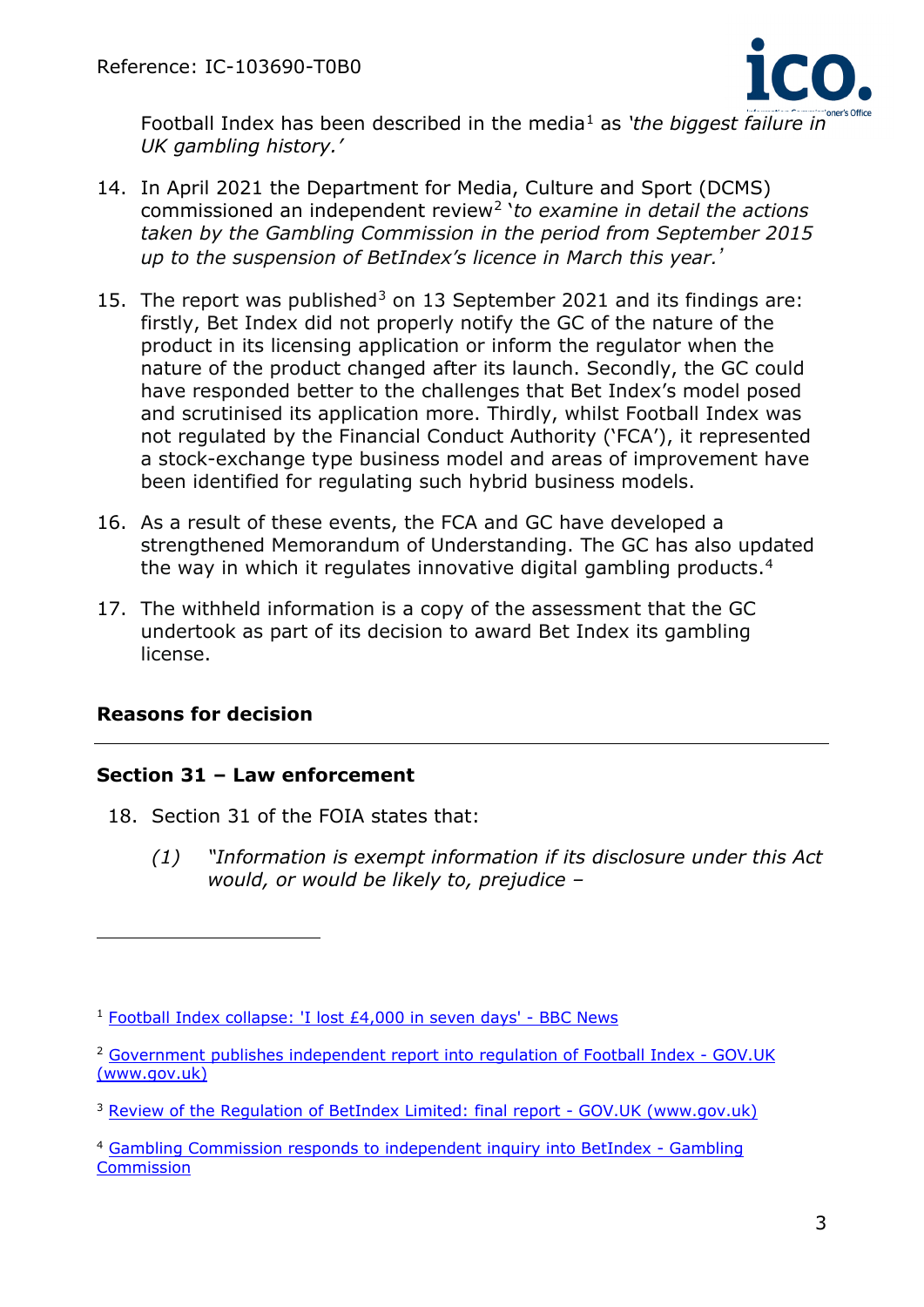

(g) the exercise by any public authority of its functions for any of *the purposes specified in subsection (2).*

*(2) The purposes referred to in subsection (1) (g) to (i) are –*

*(d) the purpose of ascertaining a person's fitness or competence in relation to the management of bodies corporate or in relation to any profession or other activity which he is, or seeks to become, authorised to carry on."*

- 19. The Commissioner's guidance[5](#page-3-0) states '*As with the other functions described in section 31(2), the function of ascertaining a person's fitness or competence to manage companies or undertake a profession etc is most likely to be derived from statute*.'
- 20. In its submission to the Commissioner, the GC has confirmed that, as a regulator, it performs its functions in accordance with the Gambling Act 2005.[6](#page-3-1)
- 21. Section 22 of the Gambling Act 2005 outlines the GC's statutory duty to promote the licensing objectives as laid out in section 1 of the Act, which are:

*"(a) preventing gambling from being a source of crime or disorder, being associated with crime or disorder or being used to support crime,* 

*(b) ensuring that gambling is conducted in a fair and open way, and*

*(c) protecting children and other vulnerable persons from being harmed or exploited by gambling."*

- 22. With the above in mind, the Commissioner is satisfied that the functions that the GC enacts represent those referred to within section 31(2)(d). Therefore, she will go onto consider if the exemption has been properly engaged.
- 23. In order for a public authority to properly engage a prejudice based exemption such as section  $31(1)(q)$ , there must be a likelihood that disclosure would, or would be likely to, cause prejudice to the interest that the exemption protects. In the Commissioner's view, three criteria must be met in order to engage a prejudice based exemption:

<span id="page-3-0"></span><sup>5</sup> [law-enforcement-foi-section-31.pdf \(ico.org.uk\)](https://ico.org.uk/media/for-organisations/documents/1207/law-enforcement-foi-section-31.pdf)

<span id="page-3-1"></span><sup>6</sup> [Gambling Act 2005 \(legislation.gov.uk\)](https://www.legislation.gov.uk/ukpga/2005/19/contents)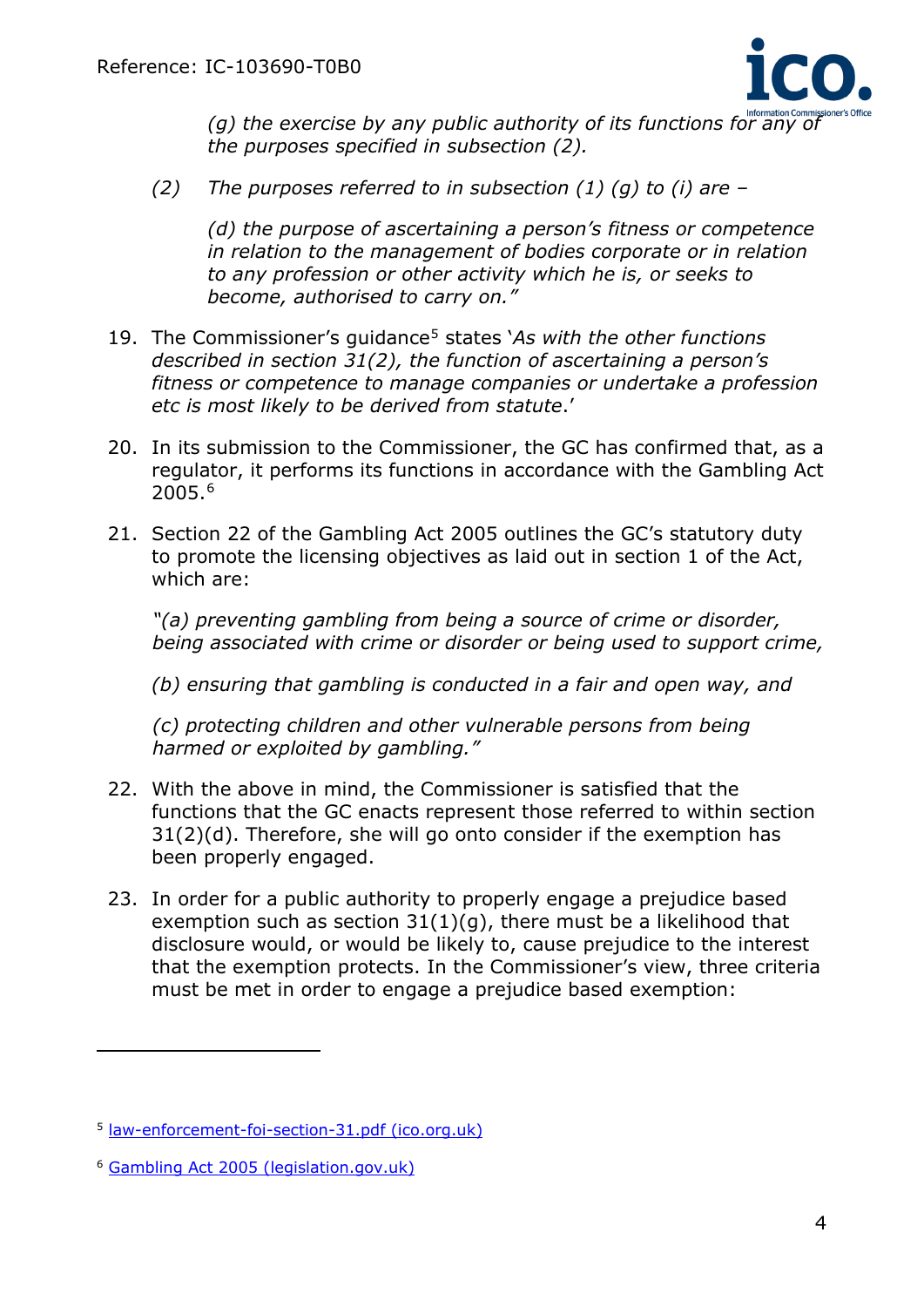

• Firstly, the actual harm which the public authority alleges would, or would be likely to, occur if the withheld information was disclosed has to relate to the applicable interests within the relevant exemption;

• Secondly, the public authority must be able to demonstrate that some causal relationship exists between the potential disclosure of the information being withheld and the prejudice which the exemption is designed to avoid. Furthermore, the resultant prejudice which is alleged must be real, actual or of substance; and,

• Thirdly, it is necessary to establish whether the level of likelihood of prejudice being relied upon by the public authority is met  $-$  i.e. disclosure 'would be likely' to result in prejudice or disclosure 'would' result in prejudice.

24. Consideration of the section 31 exemption is a two-stage process. Firstly the exemption must be properly engaged and meet the three criteria listed above. Even if this is the case the information should still be disclosed unless the public interest in maintaining the exemption outweighs the public interest in disclosure.

## **The applicable interests**

- 25. Returning to the above, the GC has explained that disclosure would '*reveal the methods and techniques the Commission uses to award licences.'*
- 26. The GC is concerned that disclosure *'could seriously impact the Commission's ability to assess applicant suitability, if information relating to how it gathers information and evidence as part of the application process became known.'*
- 27. The Commissioner is satisfied that the arguments presented by the GC outline how disclosure would prejudice the applicable interests within the relevant exemption.

# **The nature of the prejudice**

28. The Commissioner must now consider if there is a causal link between the withheld information and the prejudice that section 31(1)(g) by virtue of section 31(2)(d) aims to protect. Within the GC's submission to the Commissioner, it has outlined two main concerns regarding disclosure.

#### *Disclosure would frustrate the GC's regulatory processes*

29. The GC has explained that disclosure '*could seriously impact the Commission's ability to assess applicant suitability, if information*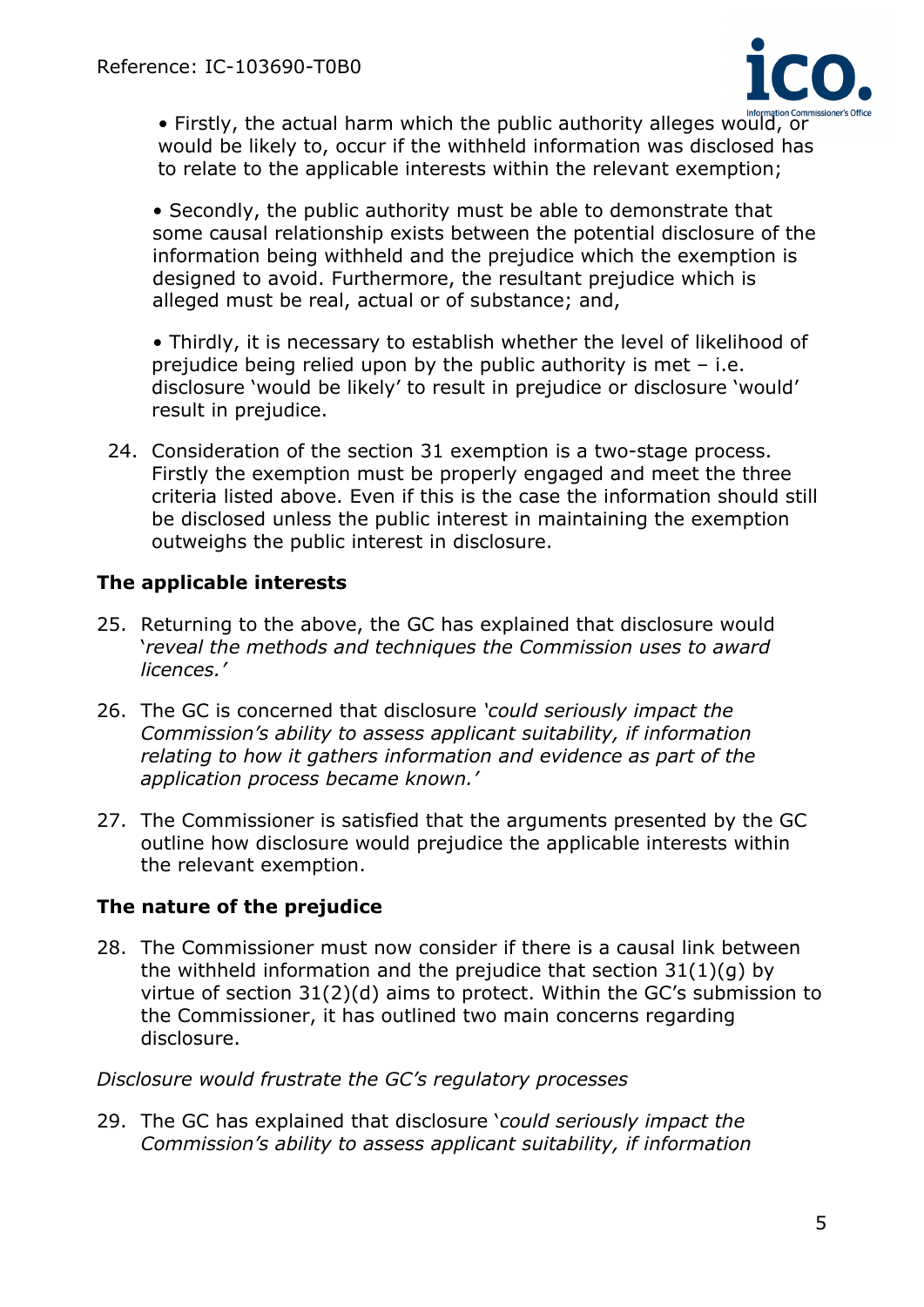

*relating to how it gathers information and evidence as part of the application process became known'*

- 30. The GC's website<sup>[7](#page-5-0)</sup> outlines that it takes the following factors into account: the identity of the applicant and their financial situation, the integrity and competence of the applicant and any criminal record that they applicant may hold. The GC's website<sup>[8](#page-5-1)</sup> also outlines its approach to risk that underpins its licensing, compliance and regulatory functions.
- 31. The GC believes that it is as transparent as possible about its licensing processes without disclosing any assessment that it has carried out, '*Our view is that the requestor will already know in general terms, or could already find out, what checks the Commission has undertaken in relation to BetIndex which will have been subject to the same regulatory framework as all such applicants.*'
- 32. The withheld information is a list of 45 questions that the GC has considered as part of its decision to grant Football Index a gambling license. The Commissioner notes that these questions are not unique to Football Index and acknowledges the GC's concern that disclosure would confirm the checks that it conducts before granting a license.
- 33. The GC has confirmed that '*As part of this assessment the Commission will request the evidence to support the application and the individuals who are relevant to the application'* and an application *'will be assessed using both the information provided as part of the application and also information available from other sources (e.g. government departments, overseas regulators).'*
- 34. With the above in mind, the Commissioner is not convinced that disclosure of the withheld information, in itself, would allow an applicant to circumvent the application process. Put simply, a gambling license is not granted by the GC upon the merits of the application alone.
- 35. As outlined in paragraph 33, the GC's application is layered and this provides levels several layers of security. An applicant will not, or should not, be able to circumvent the application process through the disclosure of the withheld information alone.
- 36. The Commissioner concurs that disclosure may impact the GC's assessment methods. The Commissioner would argue that it may

<span id="page-5-0"></span><sup>7</sup> Operating licences - [Gambling Commission](https://www.gamblingcommission.gov.uk/licensees-and-businesses/guide/operating-licences)

<span id="page-5-1"></span><sup>8</sup> 2 - Assessing risk - [Gambling Commission](https://www.gamblingcommission.gov.uk/policy/licensing-compliance-and-enforcement-under-the-gambling-act-2005/2-assessing-risk#changes)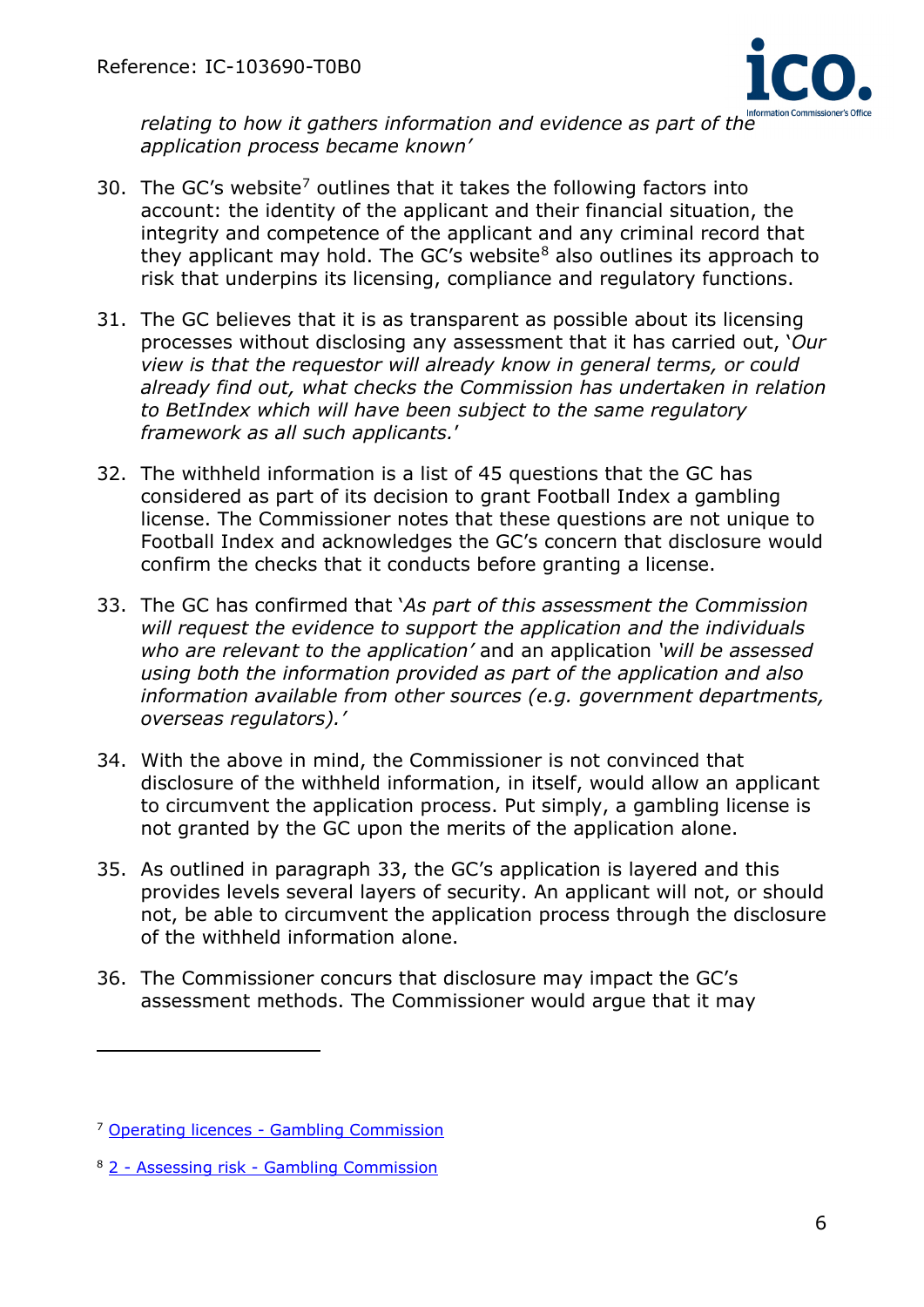

positively affect the application process as applicants will be able to Information Co prepare their application more rigorously before submitting it to the GC.

- 37. Furthermore, the Commissioner notes that any potential applicant is likely to be made aware of such criteria when gathering evidence as part of the application process.
- 38. Returning to paragraph 31, it is likely that the applicant will be able to make an educated guess as to what checks were carried out in relation to Football Index. Having reviewed the withheld information, the Commissioner does not consider that it reveals to the world anything that could not be reasonably deducted from studying the information that the GC proactively discloses.
- 39. Furthermore, the GC has explained '*Once licensed, gambling operators are subject to ongoing compliance requirements and are subject to regulatory action should they fail to meet their licence requirements.[9'](#page-6-0)* The checks that the GC conducts during the application process, and the aforementioned compliance requirements, should be enough to ensure that disclosure of the requested information does not prejudice the robustness of the GC's regulatory functions.

*Disclosure would discourage open and honest communication with the GC*

- 40. The GC has stated '*Public knowledge of the Commission's investigative techniques would highly likely cause prejudice to the Commission; it may discourage operators from being open and honest with us.*'
- 41. The GC has also stated '*Releasing information about our regulatory work with a specific operator and the mechanisms that we have in place to support that application process into the public domain, would deter stakeholders from sharing important information with us.'*
- 42. The GC has described the withheld information as '*strictly confidential.'* The Commissioner acknowledges that, whilst formal means of gathering information can be employed by the GC, it will be more effective if operators and stakeholders have faith in the confidentiality of the application process.
- 43. The Commissioner acknowledges that disclosure may undermine the trust between the GC and applicants and stakeholders. However, the Commissioner is not entirely convinced by this argument. The GC has a statutory duty, as outlined by the Gambling Act 2005, to regulate

<span id="page-6-0"></span><sup>9</sup> [Compliance assessments -](https://www.gamblingcommission.gov.uk/licensees-and-businesses/guide/compliance-assessments) Gambling Commission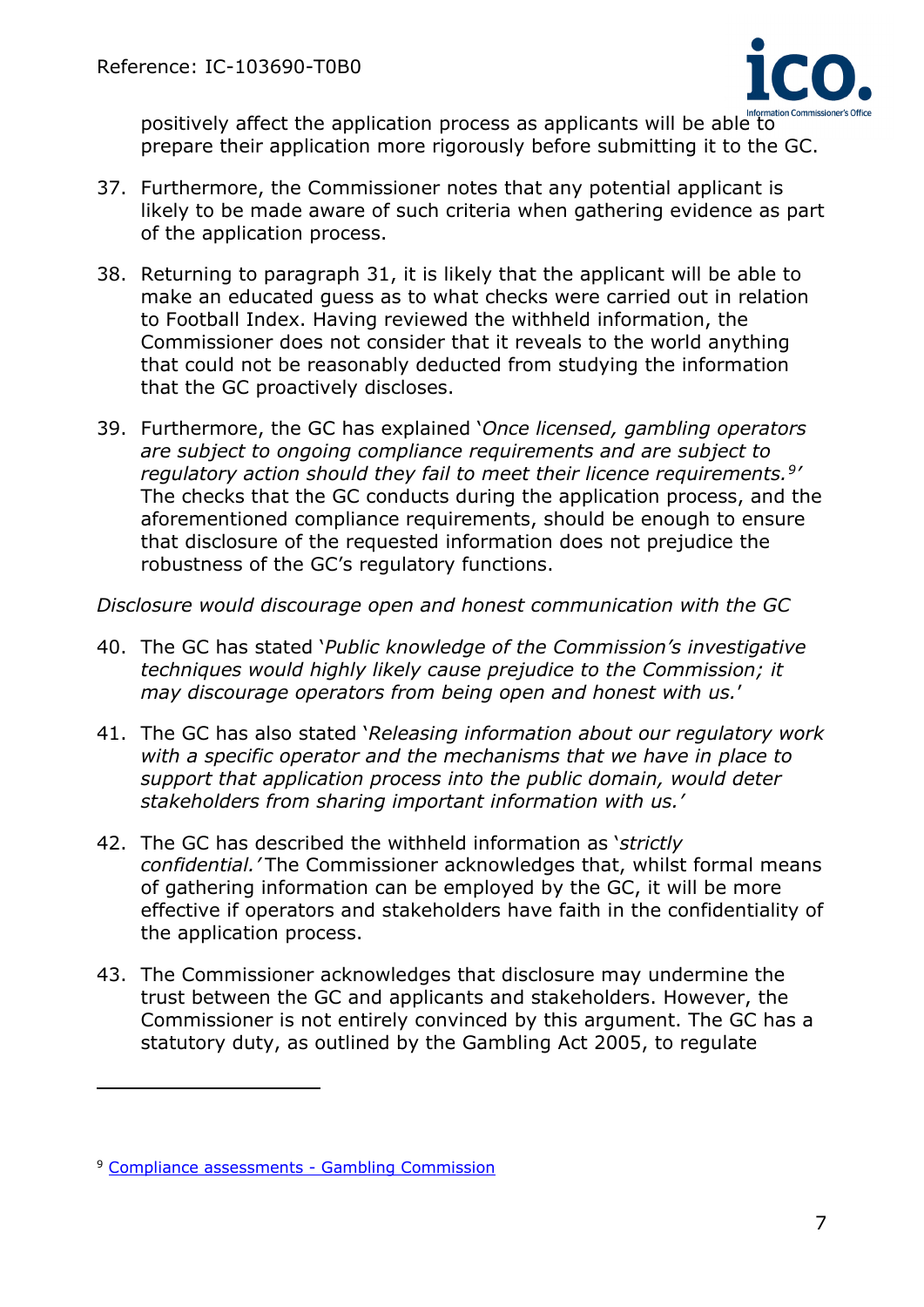

gambling and supervise gaming law in Britain. Therefore applicants and stakeholders are required by law to assist the GC with its regulatory activity and do not need to be compelled by a good working relationship with the GC to do so.

- 44. The Commissioner would argue that any applicant or stakeholder who is unwilling to engage in open and honest communication with the GC would be unlikely to do so, with or without disclosure of the withheld information.
- 45. Ultimately, it is up to the GC to convince the Commissioner that disclosure of the requested information would, or would be likely to, prejudice the law enforcement activities that the GC carries out in order for the exemption to be engaged.
- 46. In order to establish a causal link the Commissioner must be satisfied that the prejudice claimed is at least possible. Whilst the Commissioner is less convinced by GC's arguments, she acknowledges that there are circumstances in which the prejudice could arise.

## **The likelihood of the prejudice occurring**

- 47. Returning to paragraph 23, the Commissioner must now consider the threshold of prejudice upon which the GC is relying.
- 48. The GC has confirmed that it is relying upon the higher threshold of prejudice, disclosure would prejudice the interest that section 31 is designed to protect. 'Would prejudice' means that there is a more than 50% chance of disclosure causing the prejudice, even though it is not absolutely certain that disclosure would do so.
- 49. The Commissioner acknowledges that a public authority may not be able to provide evidence in support of its application of 'would' prejudice. To do so would require disclosure which would undermine the purpose of the exemption. However, the GC has failed to explain its rationale for the reliance upon the higher threshold of prejudice, other than the generic arguments presented to the Commissioner in its submission.
- 50. The GC has failed to provide any detailed summation as to the frequency with which this prejudice would occur or any further analysis of the supposed prejudice. The GC has failed to convince the Commissioner that the chain of events leading to the prejudice is clearly more likely than not to arise.
- 51. The Commissioner therefore does not accept that the higher threshold of 'would' has been demonstrated. Having viewed the withheld information the Commissioner considers the lower threshold of prejudice, 'would be likely to occur' is more appropriate. 'Would be likely to' represents a real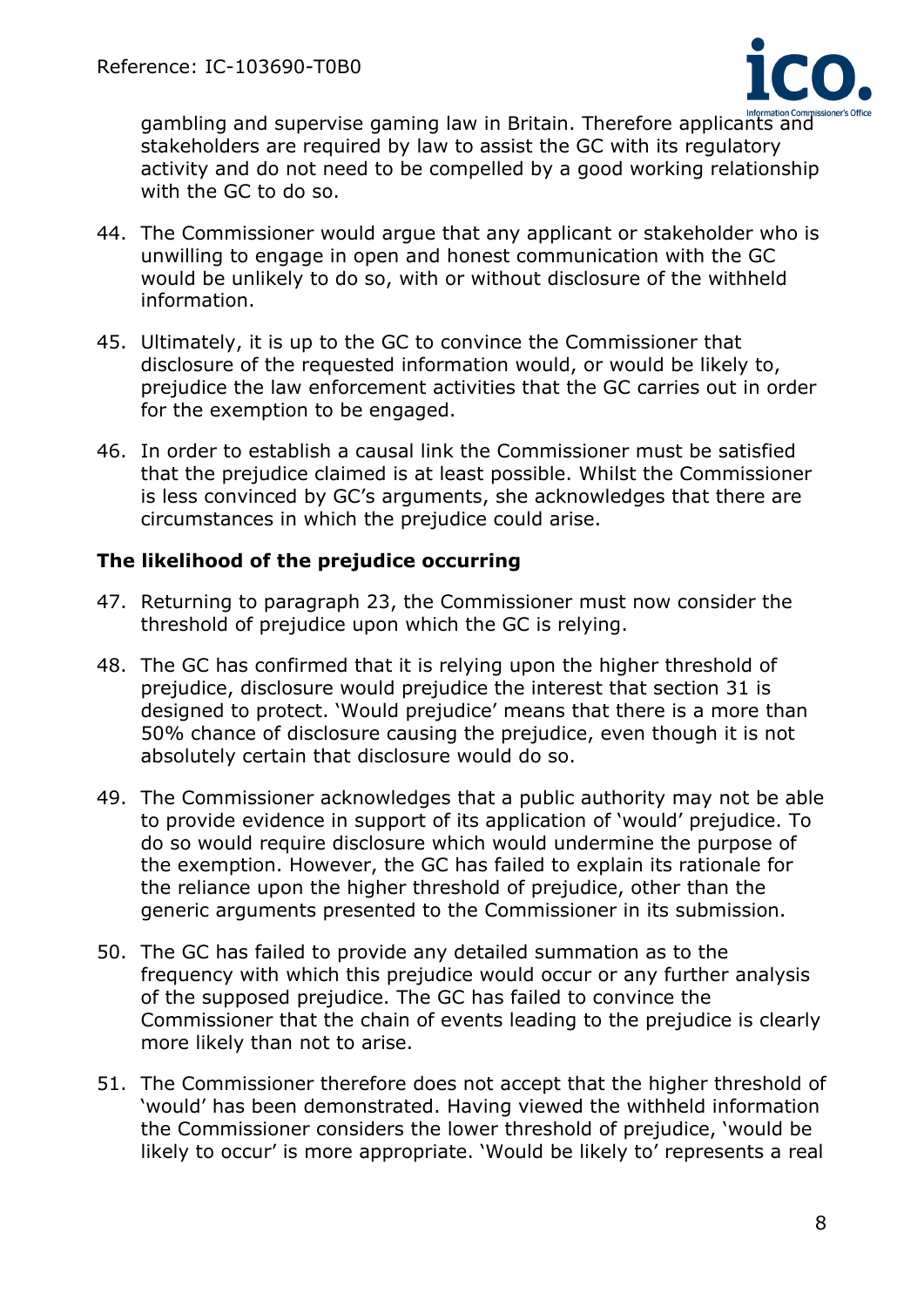

and significant risk of prejudice, even though the probability of prejudice occurring is less than 50%.

## **Is the exemption engaged?**

- 52. The Commissioner's quidance on the prejudice test<sup>[10](#page-8-0)</sup> states *'Establishing the appropriate level of likelihood is also important because it has an effect on the balance of the public interest test.'*
- 53. Since the Commissioner considers the exemption to be engaged on the basis that disclosure would be likely to cause prejudice, she has now gone onto consider whether the public interest lies in disclosure or maintaining the exemption.

## **The public interest test**

54. The Commissioner's guidance states that '*Although there is a clear public interest in protecting the ability of public authorities to perform their law enforcement activities, the public interest test requires that all the circumstances of the case are considered. This will include the significance of the information itself and the issues that it addresses.'*

#### *Public interest arguments in favour of disclosure*

- 55. The GC has acknowledged that disclosure would promote accountability and transparency. The GC has stated '*It is important that the public are assured that the Commission is carrying out its functions in ensuring that any individuals who are involved in providing gambling facilities to the public have undergone the necessary due diligence checks and will uphold the licencing objectives ensuring that consumers are protected.'*
- 56. The Commissioner notes the above is the only public interest argument in favour of disclosure that the GC has submitted.
- 57. The complainant has argued that the GC has conducted a generic public interest test which fails to take into account the circumstances of the case, '*The specific circumstances of this case include that many thousands of customers have lost thousands of pounds of their money due (sic) the financial collapse of this organisation. The Gambling Commission was the regulatory body.'*
- 58. The complainant has elaborated*, 'There is a very strong public interest that The Gambling Commission is a capable and effective regulator with oversight of gambling businesses within its remit. In the case of Bet*

<span id="page-8-0"></span><sup>&</sup>lt;sup>10</sup> the prejudice test.pdf (ico.org.uk)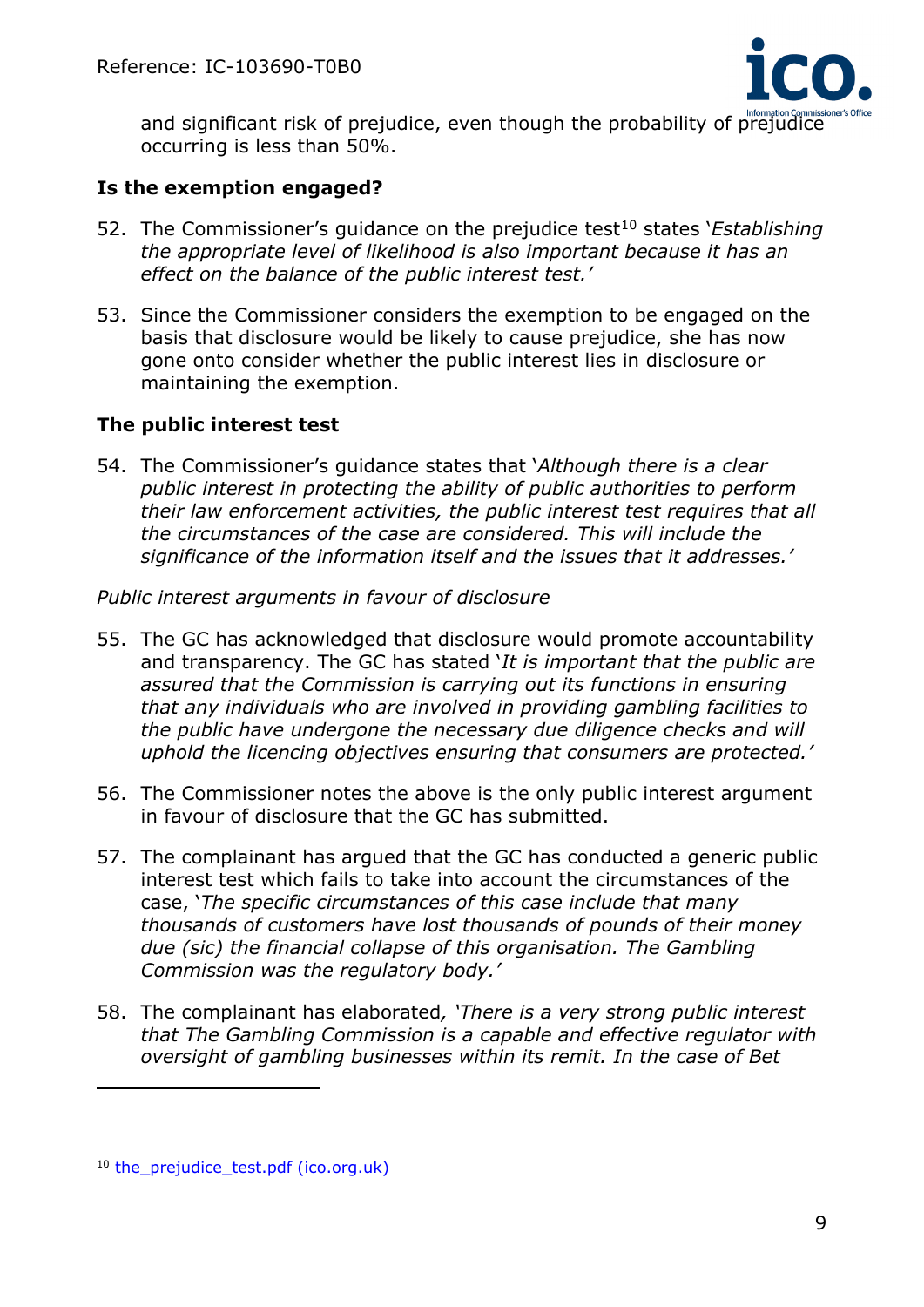

*Index Limited trading as Football Index there is a very strong public interest in understanding The Gambling Commission's regulatory oversight of this company – including its actions and inactions…Highvalue, unregulated or poorly-regulated gambling changes lives and leads to societal damage. In exceptional tragic cases it can lead to suicide.'*

*Public interest arguments in favour of maintaining the exemption*

- 59. The GC has emphasised its concern that disclosure of the requested information would undermine its processes, to the point that they are less efficient and robust. The GC has highlighted that it does not consider this in the public interest, keeping in mind its role to ensure that gambling operators uphold the principles outlined in the Gambling Act 2005.
- 60. Furthermore, the GC has once again emphasised the '*license application form expressly states that information provided will be treated in confidence.'* The undermining of the confidential environment that the application process is conducted in will, the GC is concerned, undermine its effectiveness and robustness as a regulator.
- 61. The GC has stated '*The information that is publicly available on our website clearly sets out the assessment process that applies to all licence applications and the subsequent report on the Independent Review of BetIndex provides further details into the specific Licensing of BetIndex. Therefore, it is our view that there is sufficient information publicly available about the Licensing process to adequately address the public interest in this matter.'*
- 62. To reiterate, the report in question highlighted the events that led to the collapse of Football Index and the lessons learned for the GC. The Commissioner understands that the GC have already made changes to its processes as a result of the review.

*The balance of the public interest*

- 63. The GC is of the opinion that '*revealing the due diligence and outcome of checks that were undertaken would be unnecessary, disproportionate, and unfair.'* However, the Commissioner is mindful of her own guidance which indicates that the significance of the information and the matters that it addresses must be taken into account.
- 64. On the one hand, the Commissioner understands the complainant's position. She acknowledges that, at the time that the GC suspended Football Index's gambling license, the platform had 278,585 customer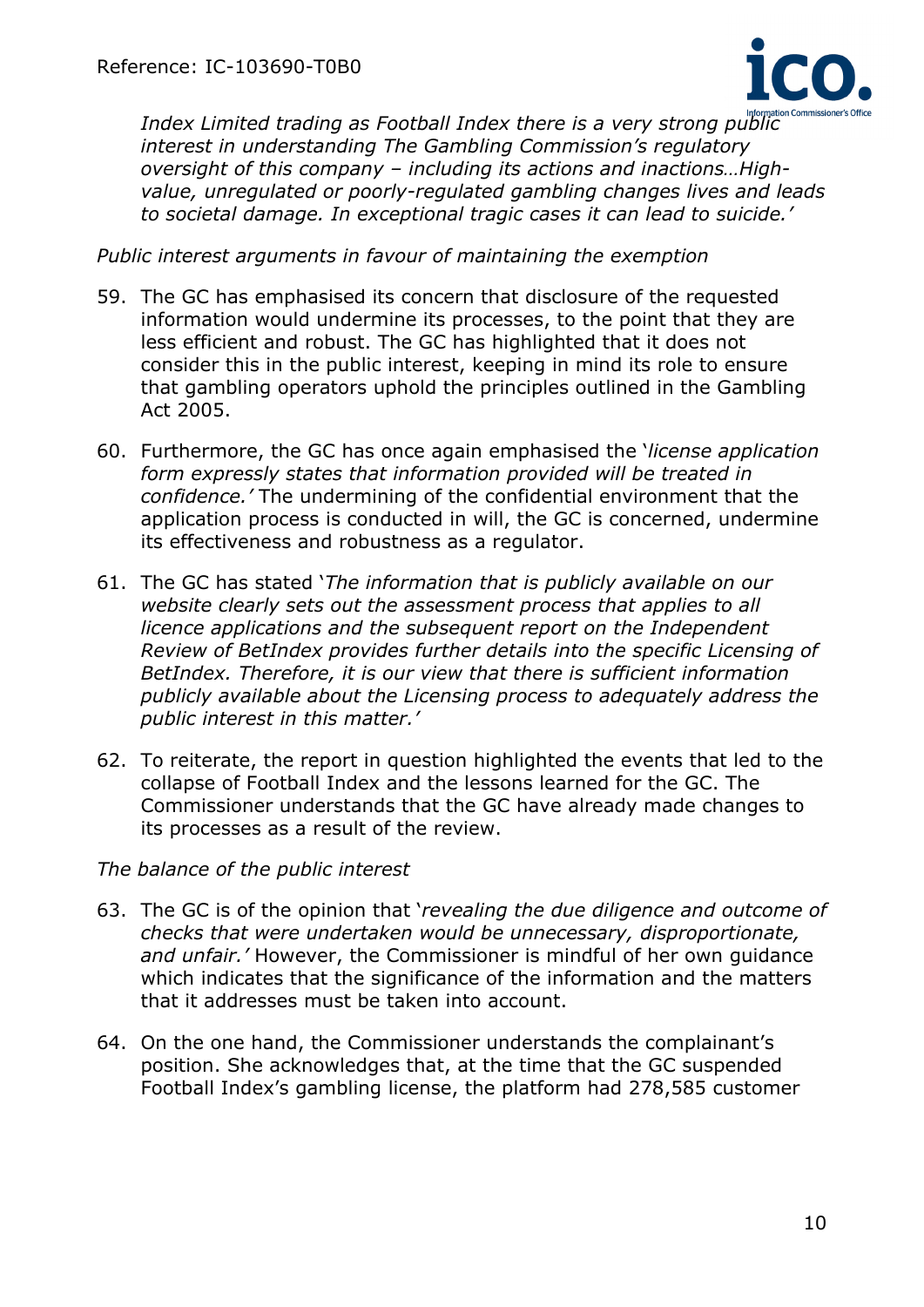

accounts<sup>[11](#page-10-0)</sup> and many of Football Index's customers will have suffered significant monetary losses as a result of the business's collapse.

- 65. Because of the interest that section 31 is designed to protect, it follows that the public interest arguments required to overturn the exemption must be significant. The Commissioner has taken into account how far the report goes to answer the complainant's questions regarding the appropriateness of the GC's actions and the lessons learnt as a result of Football Index's collapse. To a certain extent, the publication of this report goes a long way to addressing the public interest arguments. The Commissioner also notes that some of the requested information has already been released into the public domain through this report. <sup>[12](#page-10-1)</sup>
- 66. The Commissioner has also reviewed the information that is in the public domain about the GC's application process and concurs that reasonable deductions about the withheld information could be made from this information. She has also considered the extent to which disclosure would prejudice the interests that section 31 is designed to protect, taking into account the GC's application process and the generic arguments that the GC has provided in support of its application of the exemption.
- 67. Returning to the GC's concern that disclosure would be '*unnecessary, disproportionate, and unfair,'* the Commissioner is mindful that there is an inherent interest in the public understanding how an important decision, such as the granting of a gambling license, is reached and if this decision was made using the appropriate information. The need to create a full picture of what exactly happened increases with the circumstances, and repercussions, of the decision reached.
- 68. The Commissioner remains mindful of the sheer impact that the collapse of Football Index had, both in monetary terms and emotional distress to users. The Commissioner concurs with the complainant that some of the losses, for individuals, will have been life changing.
- 69. The public interest test must be carried out by a public authority with the specific circumstances of the case in mind and, in this instance, the Commissioner believes that the GC has overestimated the severity and the likelihood of the prejudice that disclosure would cause. She also

12

<span id="page-10-0"></span><sup>&</sup>lt;sup>11</sup>Report\_of\_the\_Independent\_Review\_of\_the\_Regulation\_of\_BetIndex\_Limited.\_Final\_versi on 130921 .pdf (publishing.service.gov.uk) Paragraph 3.4

<span id="page-10-1"></span>Report of the Independent Review of the Regulation of BetIndex Limited. Final version \_130921\_.pdf (publishing.service.gov.uk) Paragraph 15.65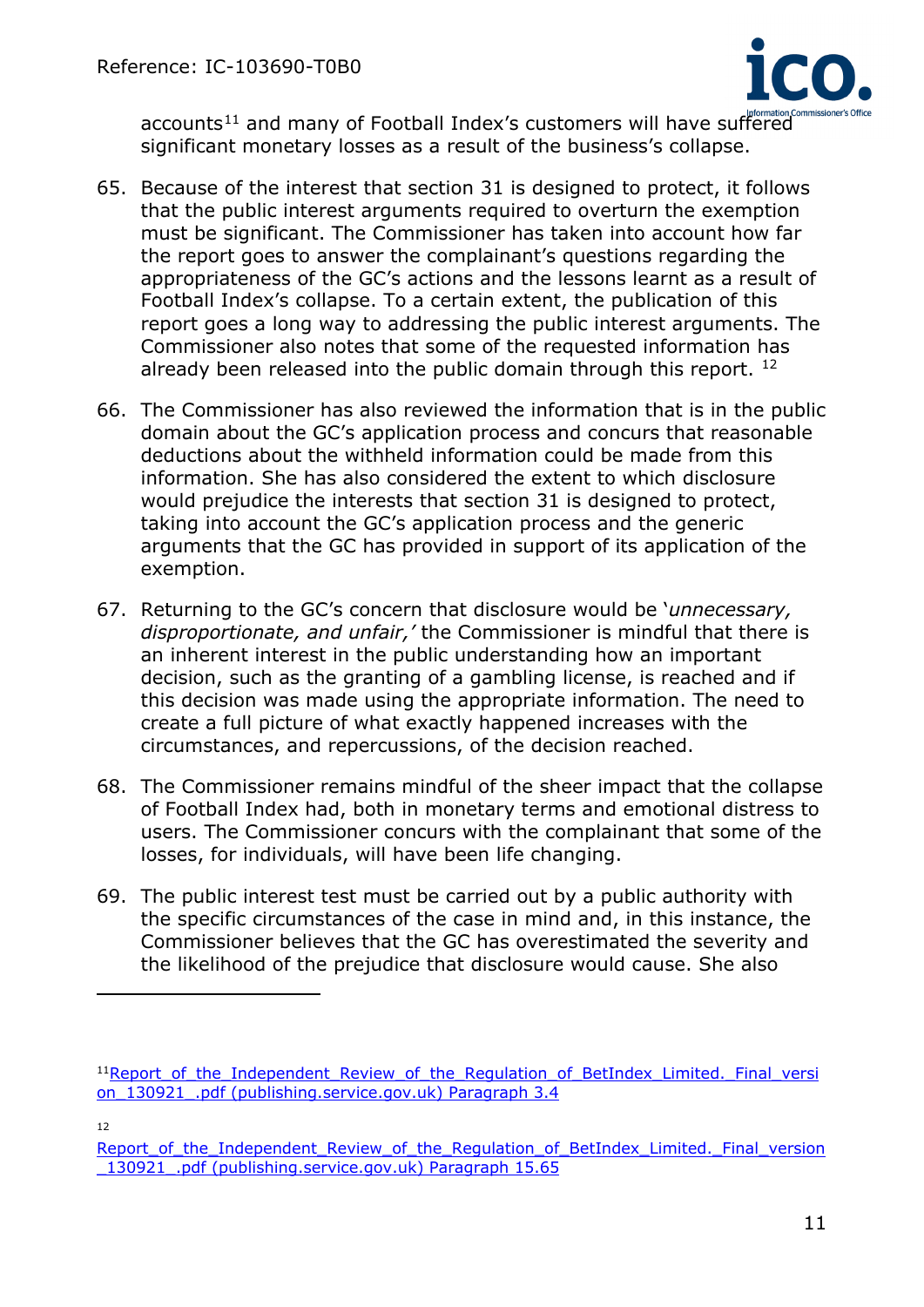

considers that the GC has underestimated the public interest in the disclosure of the withheld information, especially against the backdrop of DCMS's review of the Gambling Act 2005.[13](#page-11-0)

70. Whilst the Commissioner considers the balancing act in this case to be very fine, she believes that the public interest lies with disclosure. She considers disclosure is warranted in this instance by the circumstances of the case.

<span id="page-11-0"></span><sup>13</sup> Gambling-related harms evidence review: summary - GOV.UK (www.gov.uk)